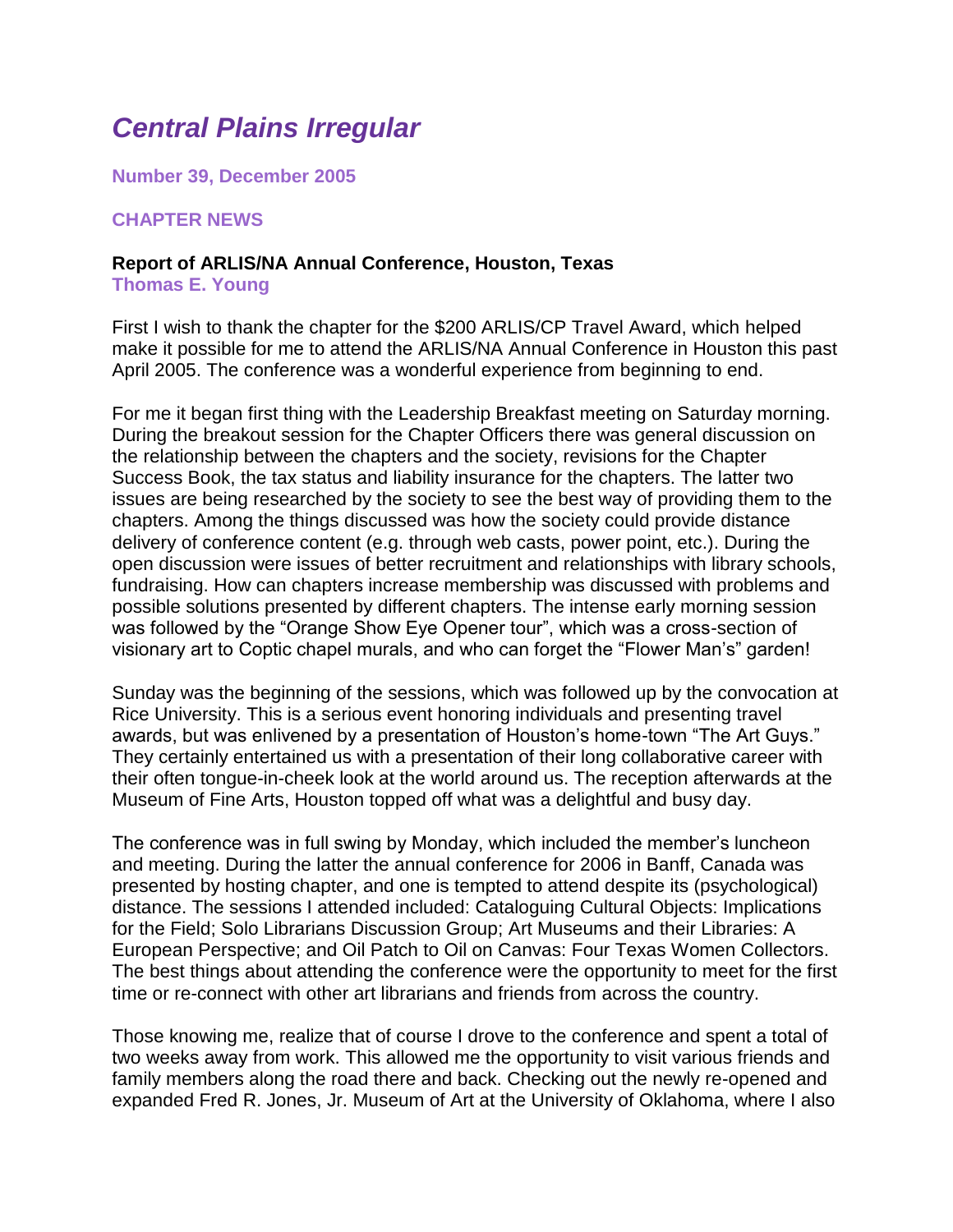introduced myself to Matt Stock, the new Fine & Applied Arts Librarian at the University of Oklahoma. Among the other sights along the way were the Dan Flavin retrospective exhibition in Ft. Worth, the Chinese exhibition at the Dallas Museum of Art, The Nasher Sculpture Garden and Museum and the Art Deco buildings and the "Carasaurusus" at the Texas Centennial Fair Grounds.

#### **MEMBER NEWS**

#### **ARKANSAS**

#### **Arkansas Arts Center**

**Heather Hignite** is the librarian at the Elizabeth Prewitt Taylor Memorial Library at the Arkansas Arts Center. Her previous position was Coordinator of Library Services and Information Resources for the Kern County Superintendent of Schools Office in Bakersfield, California. She received her MLIS from San Jose State University, San Jose, California.

#### **KANSAS**

#### **Kansas City Art Institute**

**Leesa Duby** left her position as circulation coordinator at the KCAI Library in August to focus on family and spend more time weaving. **Amelia Nelson** is KCAI's new circ coordinator, coming to us from the Kansas City (Missouri) Public Library. Amelia received a Bachelor of Architecture degree from Kansas State in 2003 and is currently at work on her MLS at University of Missouri – Columbia. Amelia worked at Hale Library while a student at KSU and has been a graphic design consultant for Kansas City Design Center and an exhibition design consultant for the Nelson-Atkins Museum of Art. In the summer of 2001, she completed an internship at the Georgia O'Keeffe Museum Research Center.

**M. J. Poehler**, Library Director, and **Deborah Tinsley**, Associate Librarian for Visual Resources, attended the ARLIS – VRA Summer Educational Institute for Visual Resources and Image Management held at Duke in July, 2005. The week was well organized and packed with excellent content. Some of the top experts in visual resources presented strategies for developing and managing visual resources in the digital age. We returned sobered by the enormity of the challenge, but ready to forge ahead.

#### **Nelson-Atkins Museum**

**Marilyn Carbonell** will leave the University Libraries at University of Missouri-Kansas City after 29 years of service. In January 2006 Marilyn will assume the position of Head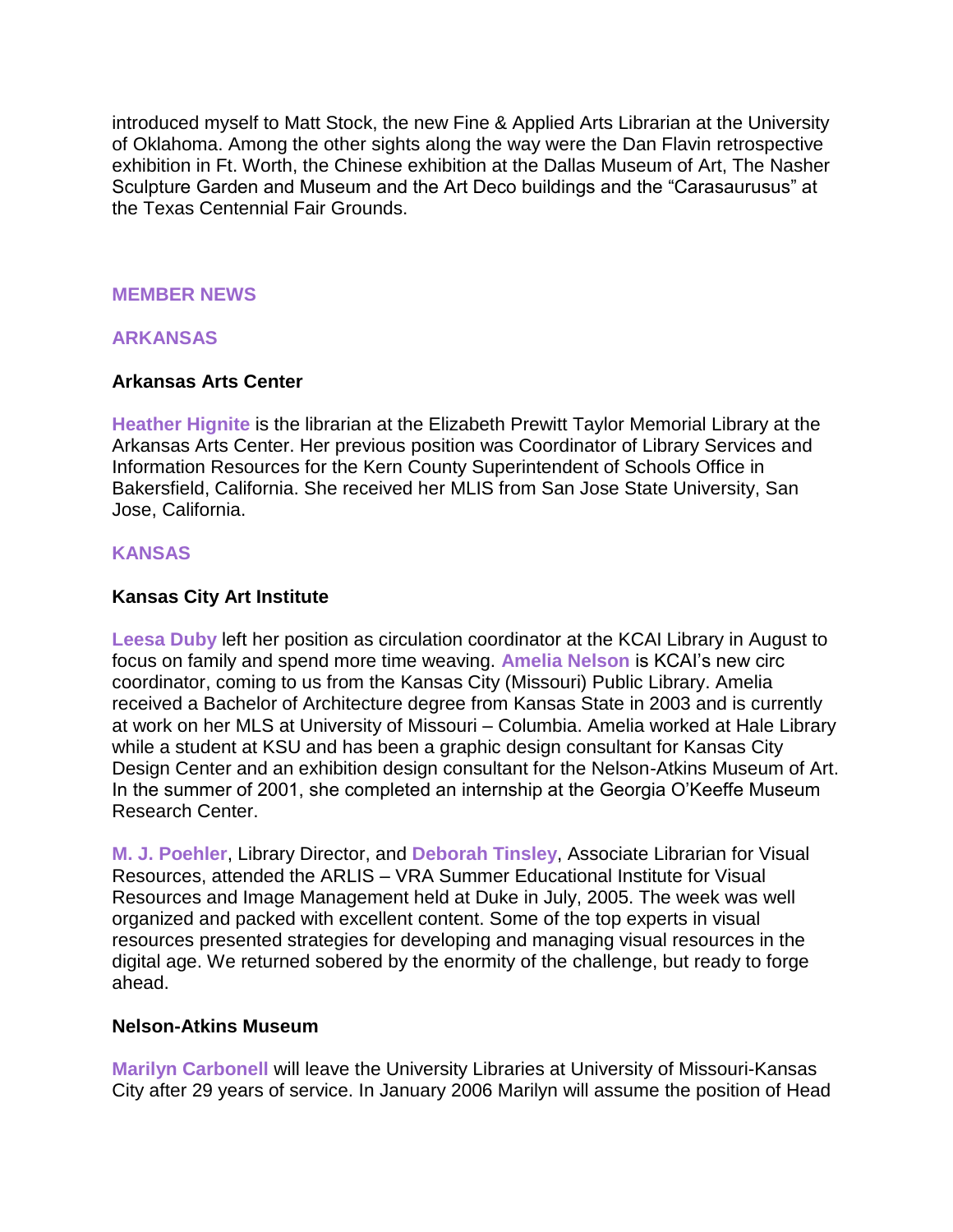of Libraries Services at the Nelson-Atkins Museum of Art, where she will lead a team of 15 staff members at the Spencer Art Reference Library, the Museum Archives, and the Slide Library. For the past 18 years, Marilyn has served as head of collection development at UMKC, and has had oversight of the Special Collections Department. Marilyn has also served as an adjunct assistant professor for the Department of Art and Art History and has been extensively involved in development work with the UMKC Friends of the Library. Marilyn comments that she looks forward to rejoining the ARLIS Central Plains chapter.

## **University of Kansas**

**Susan Craig** has resumed work on the "Biographical Dictionary of Kansas Artists active before 1945" that she first began in 1982. The dictionary now includes over 1600 biographical entries plus addendums on Kansas art schools, Kansas art museums, and Kansas art organizations. The entries range from those that have only a name, flourished date and place, and information source to more lengthy entries that include name, birth date and place, death date and place, artistic pursuits, biographical notes, memberships, exhibition record, awards, collections, and sources of information. The intent is to mount the dictionary as a free internet site through the University of Kansas Scholarworks program sometime next year. In pursuit of information for the dictionary, Susan has had the pleasure of recent visits to the Kansas City Art Institute and the Birger Sandzen Memorial Art Gallery to use their archives and hopes to visit several other collections in the next few months.

**Susan Craig** and **Henry Pisciotta** of Penn State University are investigating the possibility of organizing an art librarians trip to the Frankfurt (Germany) Book Fair in October 2006. This is in the very early stages but Susan, scraig@ku.edu, would be interested in hearing from anyone who might be interested in joining such a venture.

A reminder that the spring meeting of ARLIS/Central Plains will be March 16-18, 2006 in Lawrence. The program has not yet been determined so program topics and speaker suggestions are welcome. Please contact Ellen Urton, Tom Young or Susan Craig with program ideas.

## **MISSOURI**

On August 24, 2005, St. Louis area art librarians met for lunch at Cunetto's on The Hill. It was an informal gathering with no agenda - an opportunity to meet our colleagues and compare notes. Some of us had never met before, and several people have new libraries or will have new facilities soon. We shared contact information and discussed topics of common interest: changes at our institutions, resources, facilities, collections, and professional organizations including ARLIS/NA and ARLIS/CP.

The attendees included **Suzy Frechette**, Fine Arts Librarian, St. Louis Public Library;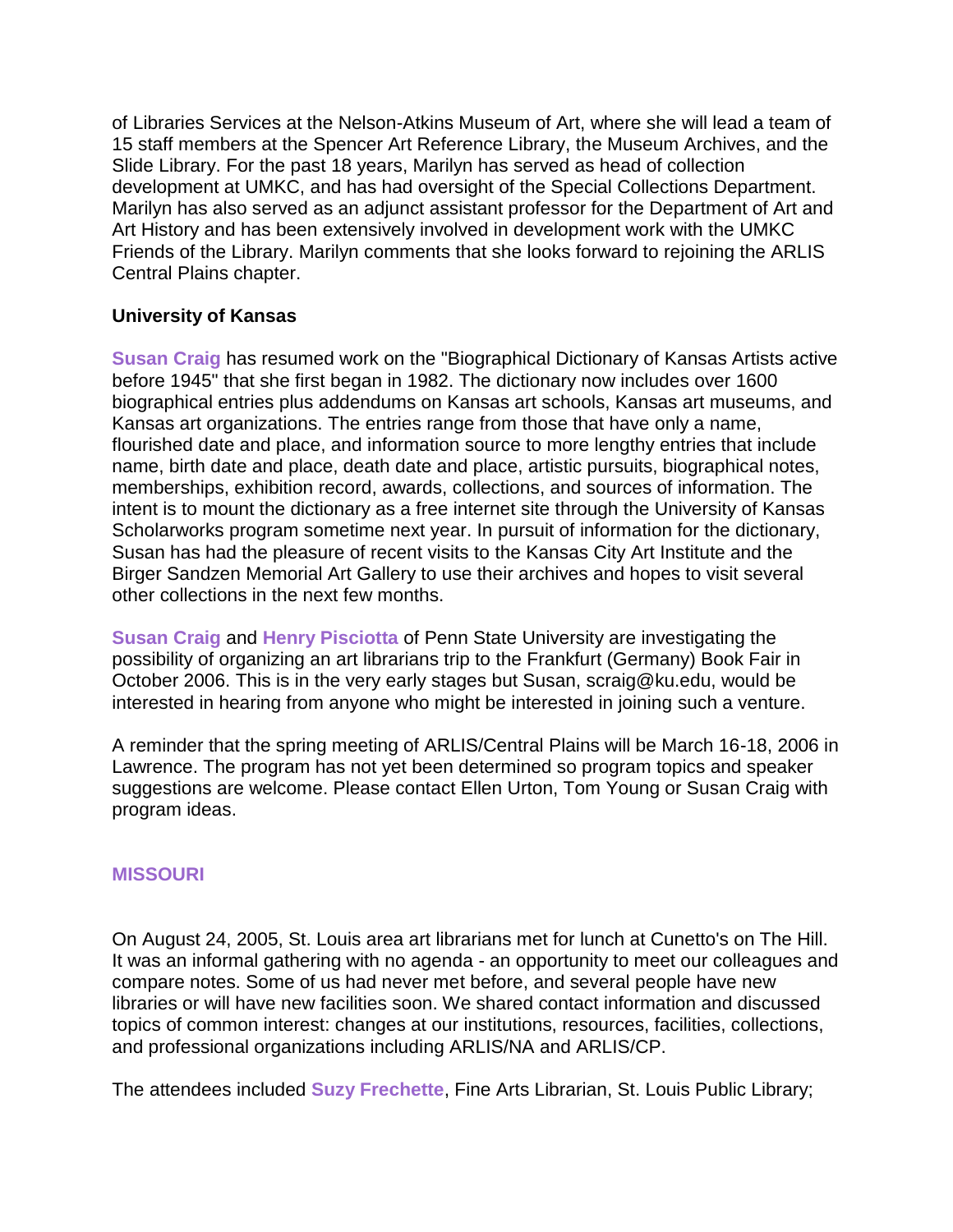**Ellen Petraits,** Art & Architecture Librarian, Washington University; **Betha Whitlow,** Visual Resources Curator, Washington University; **Rina Vecchiola**, Reference Librarian, Washington University; **Joy Wright,** Librarian, Laumeier Sculpture Park; Karen, Library Assistant, Laumeier Sculpture Park; **Sue Gold**, Reference Librarian, Webster University; **Susan Baerwald,** Librarian, HOK; **Mikael Kriz**, Reference Librarian, St. Louis University; **Marianne Cavanaugh**, Head Librarian, Saint Louis Art Museum, and **Clare Vasquez,** Public Services Librarian, Saint Louis Art Museum. We hope to meet again, perhaps with an agenda, in the spring.

## **Saint Louis University**

New to ARLIS-CP, **Mikael D. Kriz** started work as a Reference Librarian and liaison to Art, Art History, Theatre, and Communication at Saint Louis University in the fall of 2003. Mikael received an M.A. in Art History in 2002 and an M.S. in Library and Information Science in 2003 from the University of Illinois. Mikael presented a session, "Primary Source Research and the Visual Arts in the 21st Century, at the Fall 2005 ARLIS/Moutain West/Central Plains Joint Chapter Meeting in Santa Fe, NM.

## **Washington University**

Washington University's Art and Architecture library staff are digitizing 250 photographs from eight albums of the St. Louis based architectural firm, Eames and Young. The project is being studied as a prototype by the Libraries' Digital Library team for future digital projects.

## **OKLAHOMA**

## **Philbrook Museum of Art**

" Roberta Campbell Lawson: Keeper of Traditions," is currently at the Philbrook Museum of Art, reports **Tom Young.** (Sept. 19, 2005 - January 15, 2006.) This is an exhibition is about Roberta C. Lawson, whose collection of Native America objects and supporting library were donated to Philbrook in 1947. Born in Oklahoma and of Native American heritage (Delaware-Wyandotte) she was interested in preserving Native American culture. Toward this end, she presented programs on "American Indian music", collected objects and a library. She was active in the Women's Club movement, serving in 1935-38 as President of the General Federation of Women's Club. Additionally, she was involved in a wide range of political, educational and social movements in Oklahoma.

" Bookworks: Exploring the Book as Art." is to be held at The Philbrook Museum of Art, January 29 - April 23, 2006. This exhibition will present a range of artist's books and books by artists, from fine printing to one-of-a kind works. It will include a work by one of our Central Plains members, **Ellen Petraits**.